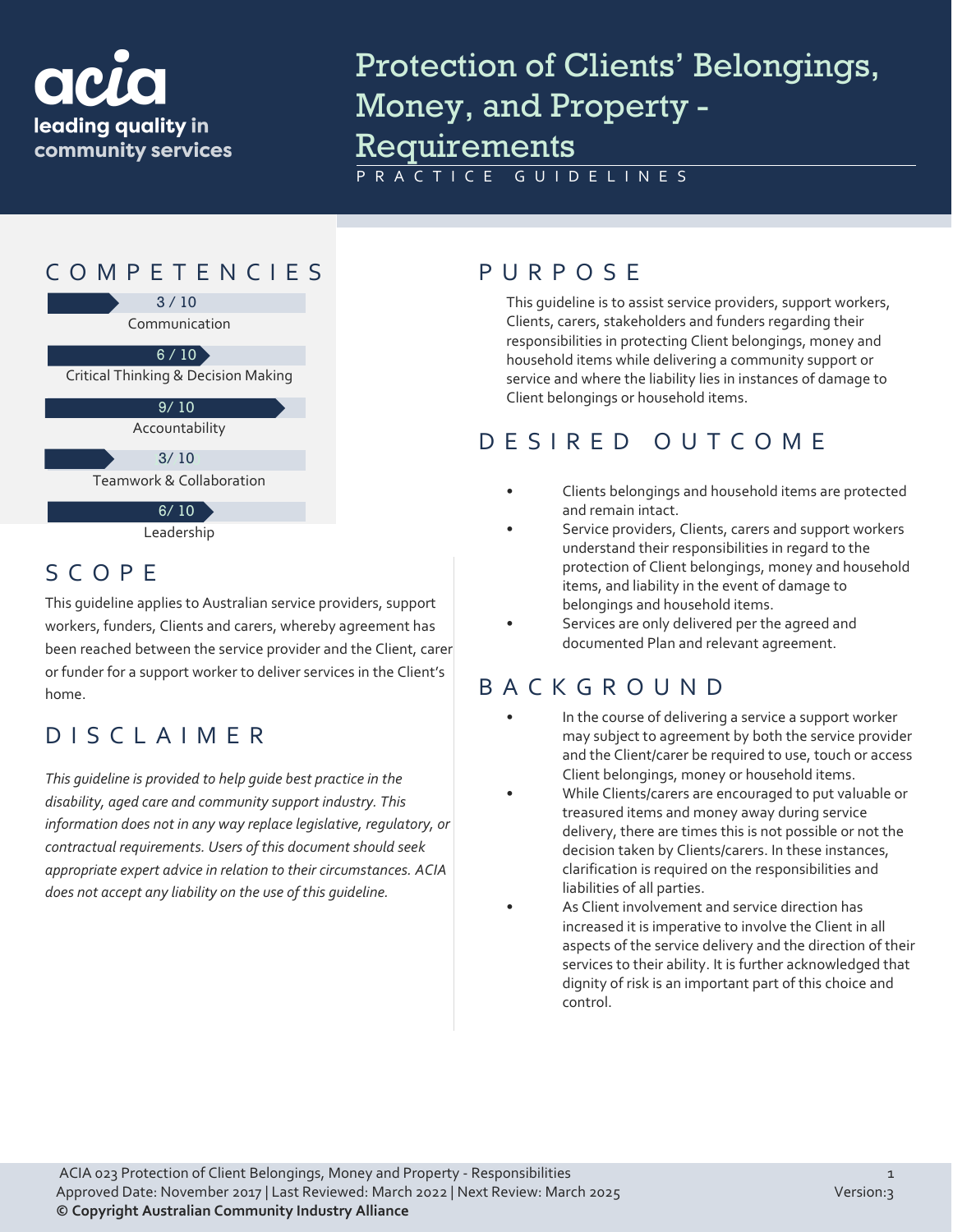## DEFINITIONS & SUPPORTING INFORMATIO N

**Support Worker** - A paid person who assists people to perform tasks of daily living so as to participate in social, family and community activities in the person's home and their community. Support Workers have been commonly known in the past as attendant care worker, disability worker, aged care worker, community worker, homecare worker, care worker or paid carer.

**Service Provider** - Organisation or person accountable for the delivery of supports to Clients.

**Carer** - a person that provides supports to the Client at no cost (generally family or friend).

**Support Worker Competency** - trained and assessed as competent by a Registered Nurse or a person deemed competent by the provider to safely and appropriately perform a specified task as a support worker.

**Client** means the service user, participant, user, care recipient, consumer or person receiving the nursing or support services. As client involvement and service direction has increased it is imperative to involve the client in all aspects of the service delivery and the direction of their services to their ability.

**Plan** means a Service Plan, Support Plan or Individual Plan (however titled – the plan) is a document developed in response to a request for service. It is developed by a Registered Nurse or a person deemed competent by the provider from the service provider, prior to the commencement of service delivery. It outlines the expected outcomes of the requested care/services and the tasks, duties and interventions required to meet the care and service needs of the client (within the parameters of the funding program). The plan guides and directs the individual support worker or Registered Nurse in their day-to- day delivery of the services.

**Funder** is the organisation that is funding the service provision (e.g. Government department)

**Service Agreement** is signed by both the Client/family and the provider where agreed actions or responsibilities are applied.

#### GUIDELINE

This guideline sets out best practice for protecting Clients belongings, money and household items and seeks to clarify responsibilities in instances of breakage or damage.

ACIA suggests service providers adopt the following guideline when negotiating service delivery Agreements/Plans with Clients/carers and support workers.

While delivering services in a Client's home, support workers may be required to touch, access or use a Client's property. For example, dusting ornaments, using the Client's vacuum cleaner as part of a domestic assistance service.

While all due care is taken, it is suggested Clients/carers move valuable or treasured items they do not want touched or accessed to a safe place during service delivery and/or direct support workers NOT to touch these items.

If a Client/carer elects to have support workers access valuable/treasured items, the Client/carer will own that risk (the service provider will document).

It is also suggested money should be out of sight whenever an outsider visits the Client's home. Unless documented in the Plan or Agreement, money handling on behalf of the Client should NOT occur.

Clients/carers should not provide support workers with:

- Their banking details
- Blank cheques
- PIN number or Key Card